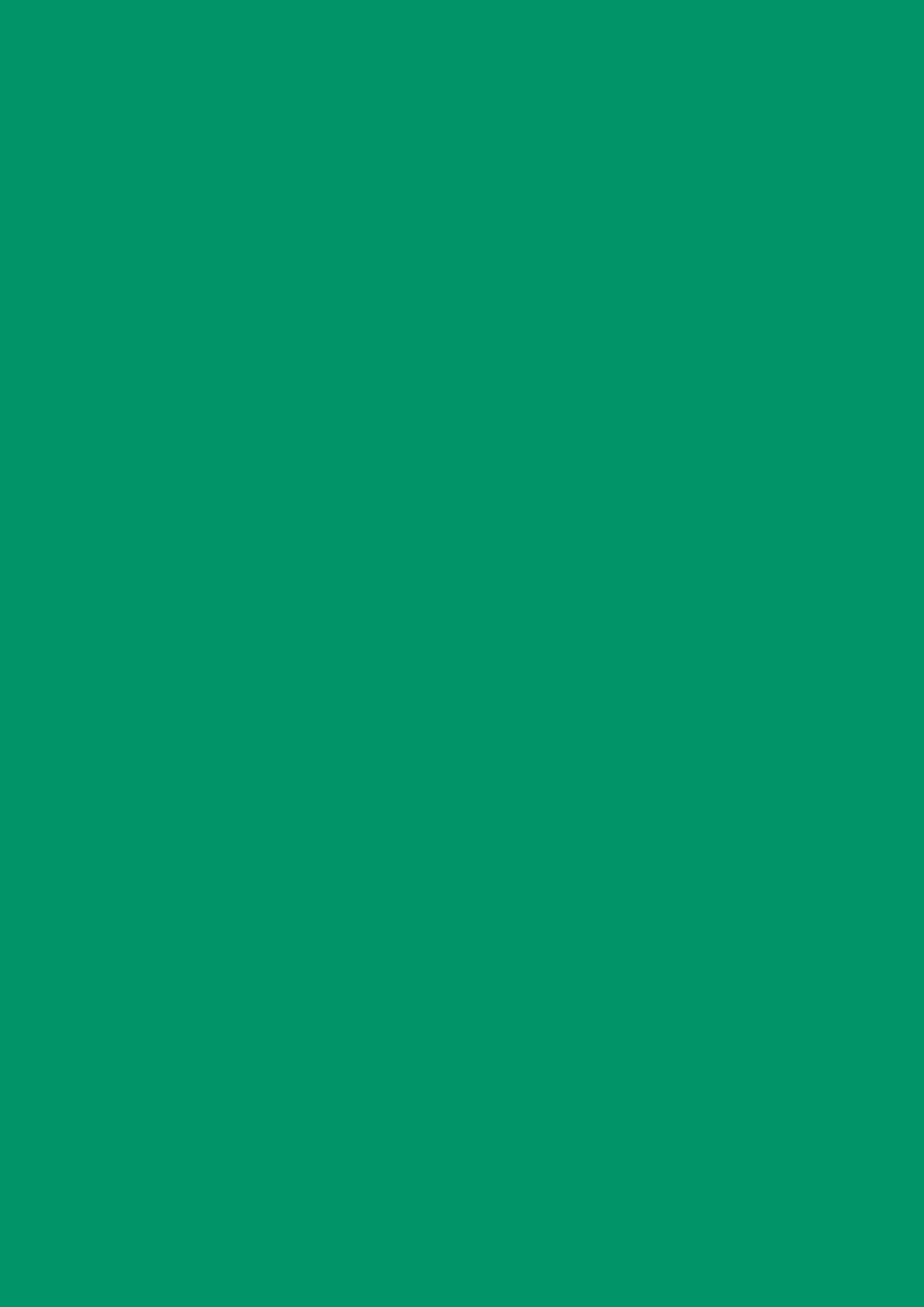# **Introduction**

Education, validation and recognition - just a few characteristics of a quality professional certification that distinguish individuals who have demonstrated particular knowledge or skills required for a specific role or profession. This paper discusses the benefits of voluntary certifications and the value derived from earning credentials, employing certified individuals, creating certification programmes and relying on those demonstrated competencies. The information herein was gathered from certification programme owners, published articles and Pearson VUE research.

#### The origins of certification and testing

Dating back to 2200 B.C. when the Chinese emperor examined his officials every third year to determine their fitness for office, individuals and organisations have sought to validate competency.

Competency assessment continued through medieval Europe where, through guilds, skilled craftsmen passed on their knowledge to apprentices. For consumers, working with a member of the guild provided confidence in workmanship. For tradesmen, membership was an honour, replete with increased prestige and financial benefits.

#### Certification in the 21st Century

Today's certification programmes resemble guilds in several areas, but extend their benefits to groups beyond workers and consumers. Professional certifications today are one of the best and most effective mechanisms to assess the knowledge, skills and experience needed to perform a specific role. Certifications can have a direct effect on hiring decisions, customer satisfaction, sales opportunities, salaries and regulation of ethical practices.

A multitude of industries confer professional certifications covering hundreds of disciplines. Trade and professional associations in health care, finance, education and others have developed training and experience criteria as well as assessments from which to determine eligibility and acceptance.

For-profit organisations, including those working in information technology (IT) or high-tech product manufacturing, maintain and promote their own certifications to demonstrate expertise in both hardware and software applications. In some professions, certification is mandatory and regulated by the government. These licensure credentials are required to practice medicine or law, or to work as a pilot, nurse or in real estate.

In each case, professional certification assures stakeholders, including the public, that the person holding the certification is competent and professional.

Of course, not all certifications are mandatory. Increasingly, voluntary certifications are being developed and adopted by employers and professionals across a broad mix of industries. Medicine, academia, IT and a host of other industries have developed voluntary certifications that benefit multiple stakeholders.

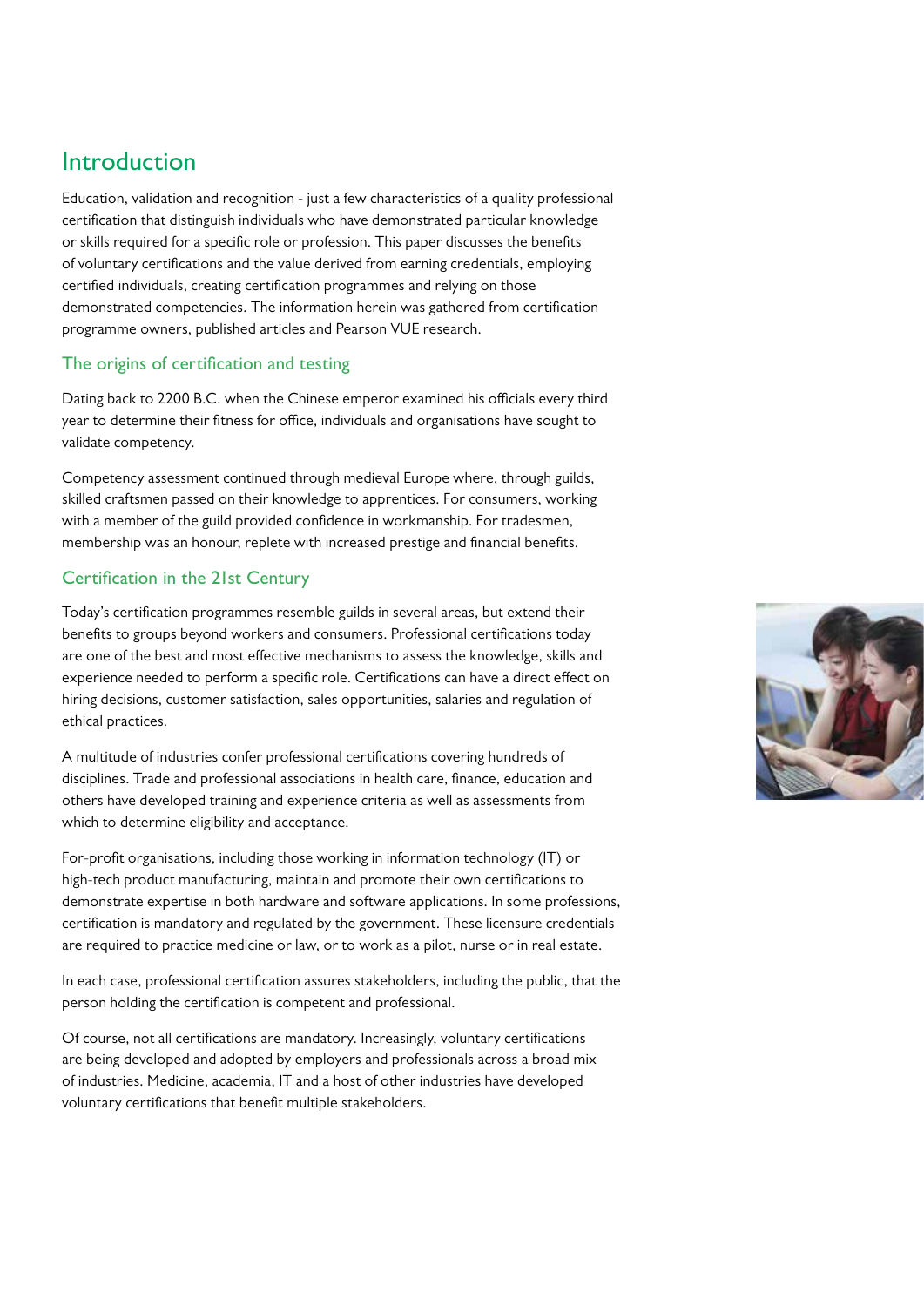#### Professional certifications serve many

Certification is an "everyone wins" enterprise, playing a part in helping individuals, organisations, industry and the public meet their financial, employment, ethical and regulatory goals.

## Value to certificants

Professional credentials vary in terms of purpose, educational requirements, rigour and industry, and those who earn certification typically cite multiple benefits. At the top of the list are relevance and staying current, personal accomplishment, career advancement and marketability, and increased earnings.

While some employers fear that certification can lead to a call for promotion, a 2013 survey by Pearson VUE and Firebrand found that is not the case. Rather than seeking promotion or alternative employment, the study of more than 1,300 respondents who had recently trained and received an IT certification found 75% did so to improve their reputation among peers, improve confidence and to work on more complex tasks.

#### Relevance

Staying current is critical in nearly every profession that certifies competence and is important to those professionals who undertake the effort to train and test. Two-thirds of respondents in the Pearson VUE-Firebrand survey cite the main purpose of training was to update their knowledge. Up-to-date skills gained in training, continuing education and recertification benefit not only certificants, but also employers and the public alike.

#### Confidence and personal accomplishment

Although an exact relationship between certification and job performance is difficult to measure, surveys show that earning a credential increases certificants' confidence in critical thinking and professional abilities. The American Board of Nursing Specialties' *Value of Certification Survey* found a high level of agreement on how certification impacts certificants' perceptions about themselves. In considering several value statements, for example, nurses responded that they "agree" or "strongly agree" that certification:

| Enhances professional credibility                  | 95.4% |
|----------------------------------------------------|-------|
| Enhances feeling of personal accomplishment        | 98.0% |
| Enhances personal confidence in clinical abilities | 88.2% |

That same survey found that nurse managers responded positively to job effectiveness value statements in "agreeing" or "strongly agreeing" that certification:

| Validates specialised knowledge             | 97.9% |
|---------------------------------------------|-------|
| Indicates attainment of a practice standard | 94.4% |
| Provides evidence of accountability         | 87.4% |

Even if it's not a requirement, I can't imagine going through training and not taking the last step to get certified. The credibility that comes with certification is important to me.

> Liz O'Brien PTCB certification candidate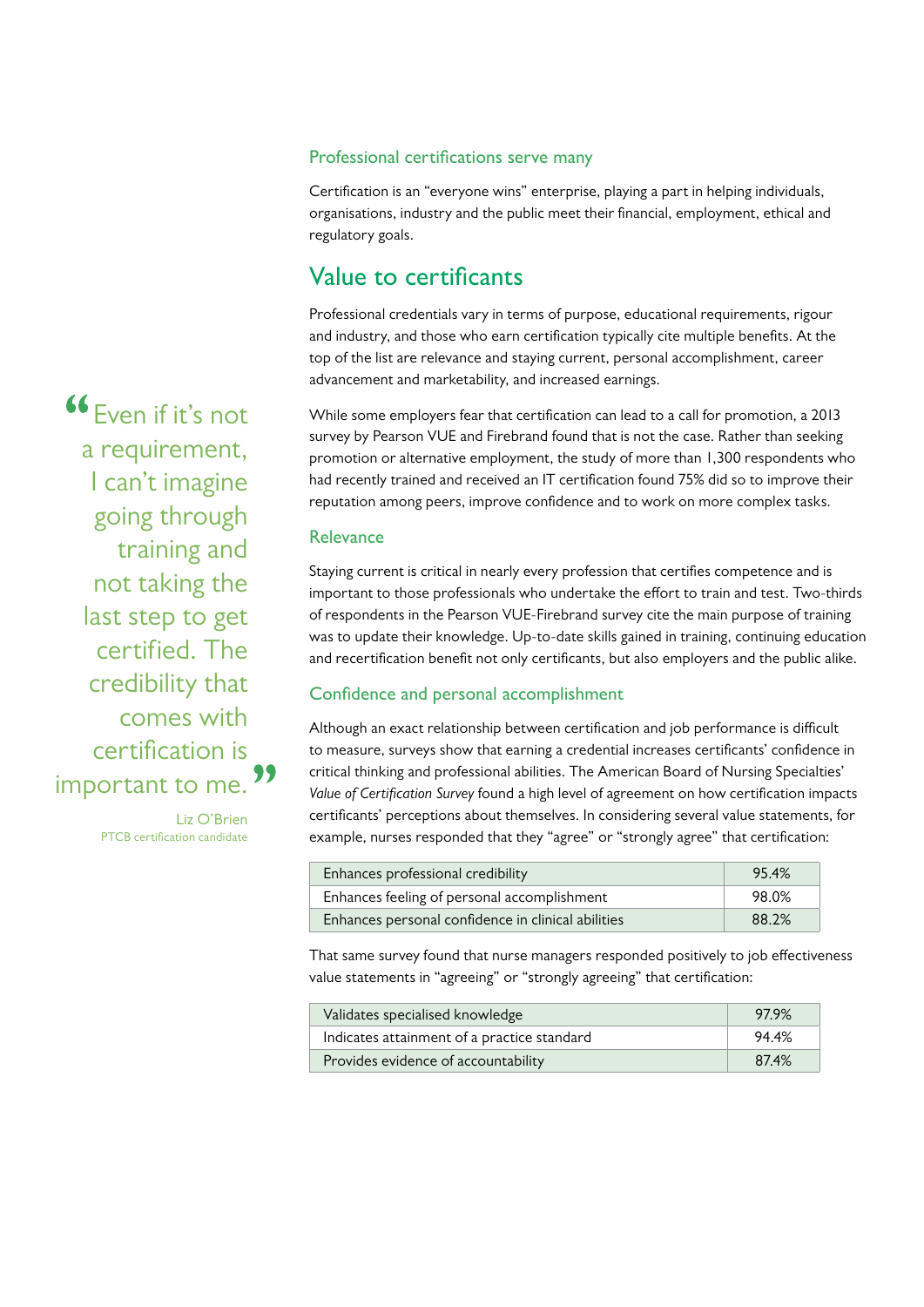The perceived value from professionals carries across industries. For example, according to the Global Knowledge and Tech Republic *2012 IT Skills and Salary Report*, employees do view certification as a worthwhile career investment. Two-thirds of respondents who certified within the previous five years reported they felt efforts to obtain a certification were worth the additional commitment. The report also noted that more than half of the respondents said employers support and recognise the value certifications provide.

#### **Marketability**

In an increasingly competitive global employment landscape, certification allows individuals to differentiate themselves from others. For hiring managers in any field, certification affirms that an applicant is driven to achieve, shows commitment to their profession and, most importantly, possesses validated knowledge and skills. The CV that denotes professional certification is more likely to be placed in the "interview pile." For example, a 2010 survey conducted by the HR Certification Institute cited 96% of employers feel that an HR certified candidate applying for a job would have an advantage over a non-HR certified candidate.

Regarding advancement within an organisation, certification helps managers identify employees with the latest skills, knowledge and drive to move into leadership positions. This is especially true in industries that face rapid and dramatic changes such as medicine or technology.

> One of the reasons we're seeing growth in our certification program is the marketability and portability that certifications offer. It's a real competitive advantage.

> > Erik Ullanderson Director, Global Certifications VMware

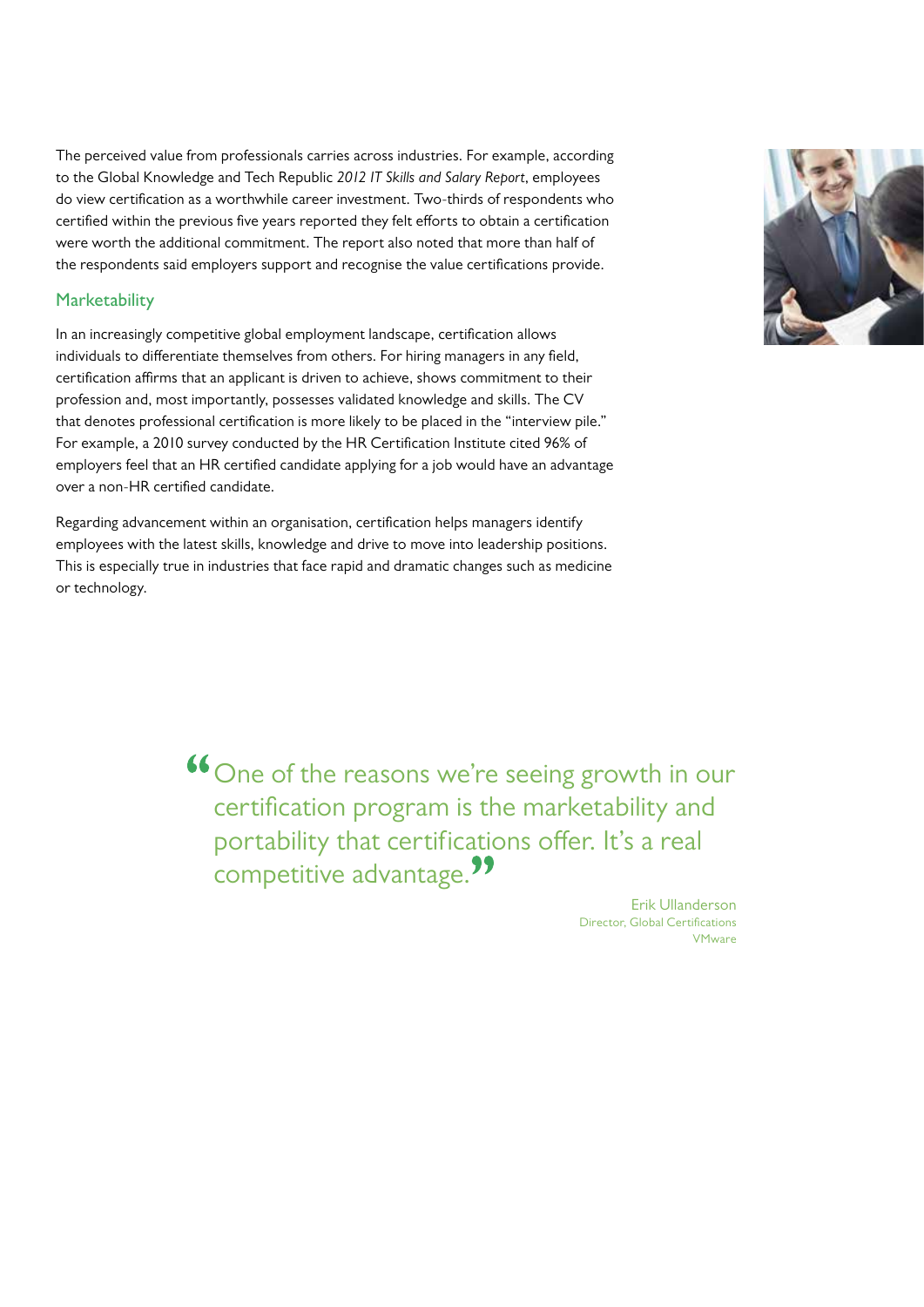#### Salary

For many of the same reasons that certification improves an individual's marketability, it can improve earning potential. Many studies show that those who receive a credential earn a higher salary than those who do not.

Oracle University, for example, compared the average salary of individuals who hold Oracle certifications vs. those who do not and found measurable differences. Globally, Oracle Certified Professionals earn 13.7% more than their non-certified colleagues. The percentages below show the salary enhancement regionally.

| Region        | Higher average<br>earnings with<br>Oracle certification |
|---------------|---------------------------------------------------------|
| <b>APAC</b>   | 9.2%                                                    |
| <b>FMFA</b>   | 6.1%                                                    |
| Japan         | 18.6%                                                   |
| Latin America | 10.9%                                                   |
| North America | 7.5%                                                    |

The survey also reports that individuals holding additional certifications earn additional salary. For example, the average global salary of certificants with a single Oracle certification is \$47,285. That figure increases 85% for those with five certifications, who earn an average salary of \$87,638.

#### Academic credit

Colleges and universities also place high value on professional credentials by allowing vetted certifications to be converted to academic credit toward a degree. Organisations like the American Council on Education's College Credit Recommendation Service make course equivalency recommendations to help higher education institutions facilitate credit award decisions. Today, certifications sponsored by corporations, professional and volunteer associations, schools, training suppliers, labour unions and government agencies are converted to academic credit in hundreds of university degree programmes globally.

**66**85% of supervisors responded their (Microsoft) Office certified workers are more productive and require less supervision.<sup>99</sup>

*Microsoft Office Specialist: Improving the Workplace*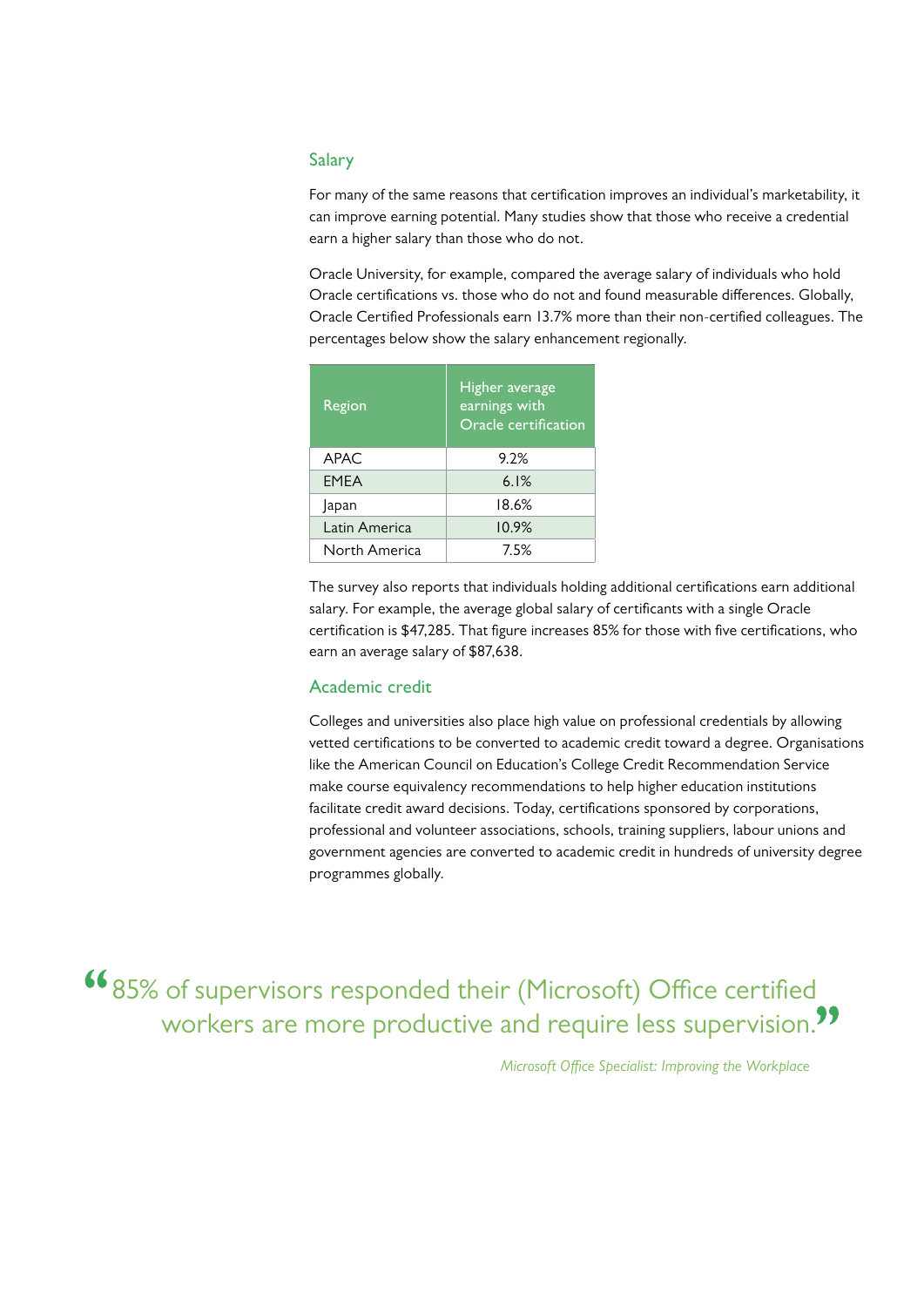# **Value to employers**

All things being equal, employers would prefer to hire a certified candidate over one who is not certified.

A 2011 CompTIA research study aimed at gaining insight into how IT hiring managers evaluate job candidates and the role of certifications in the hiring process, found credentials, such as IT certifications, are factors in decision-making.

"From the employer's perspective, top benefits of IT certification are validation of an individual's ability to understand new or complex technologies, higher productivity and more insightful problem solving," says Tim Herbert, vice president, Research, CompTIA. The survey found that 86% of hiring managers indicated IT certifications are a high or medium priority during the candidate evaluation process.

This preference for certification is largely based on improved effectiveness, as noted in the Global Knowledge 2012 *IT Skills and Salary Report*, which states that more than half of IT managers surveyed reported their staff was "more effective" or "significantly more effective" on the job after attaining certification.

Certification is also valuable for a company's reputation. Employees who have earned certification, either as a part of specialised training or work experience, have demonstrated a level of competence that can affect perception among customers. Walgreens, America's largest pharmacy chain with more than 8,000 stores, considers certification so important, the company offers employees paid training and national pharmacy technician certification.

Dr. Mete Çek, President of the European Board of Urology concurs. He says: "Professionals holding the title Fellow of the European Board of Urology (FEBU) are highly valued as they have proven themselves to meet the relevant European standards. Not only do they acquire an added qualification – a great asset to their CV and portfolio – but the FEBU diploma is a mark of excellence; demonstrating competence in the safe practice of urology. Successful completion of the written and oral examinations instils confidence in future employers in more than 30 countries that are members of the European Union of Medical Specialists (UEMS)."

In addition to anecdotal evidence, many businesses have hard data that certification impacts the bottom line. A research study conducted by the International Data Corporation entitled *Benefits and Productivity Gains Realised Through IT Certification*, cites several examples of how certification benefits corporations in the IT sector.

- Certified professionals handled 40% more support calls per person, per day, than uncertified staff.
- Companies that advocated certification reported 49% less downtime than those that did not.
- The costs of certification were repaid in fewer than nine months by the savings from increased effectiveness in the majority of companies surveyed.

While employers are more likely to seek-out professional training, the Pearson VUE-Firebrand survey found that they are less likely to fund the exam used to award the credential. This suggests that some employers have yet to fully embrace the value of certification.

Competency, skill, commitment —Oncology Certified Nurses® offer continuous exceptional care. Patients and families can see certified nurses' names on a plague that we display in the Cancer Centre.<sup>99</sup>

Nan Quade, RN, OCN

Manager Medical Oncology & Infusion Park Nicollet Frauenshuh Cancer Centre Minneapolis, Minnesota, USA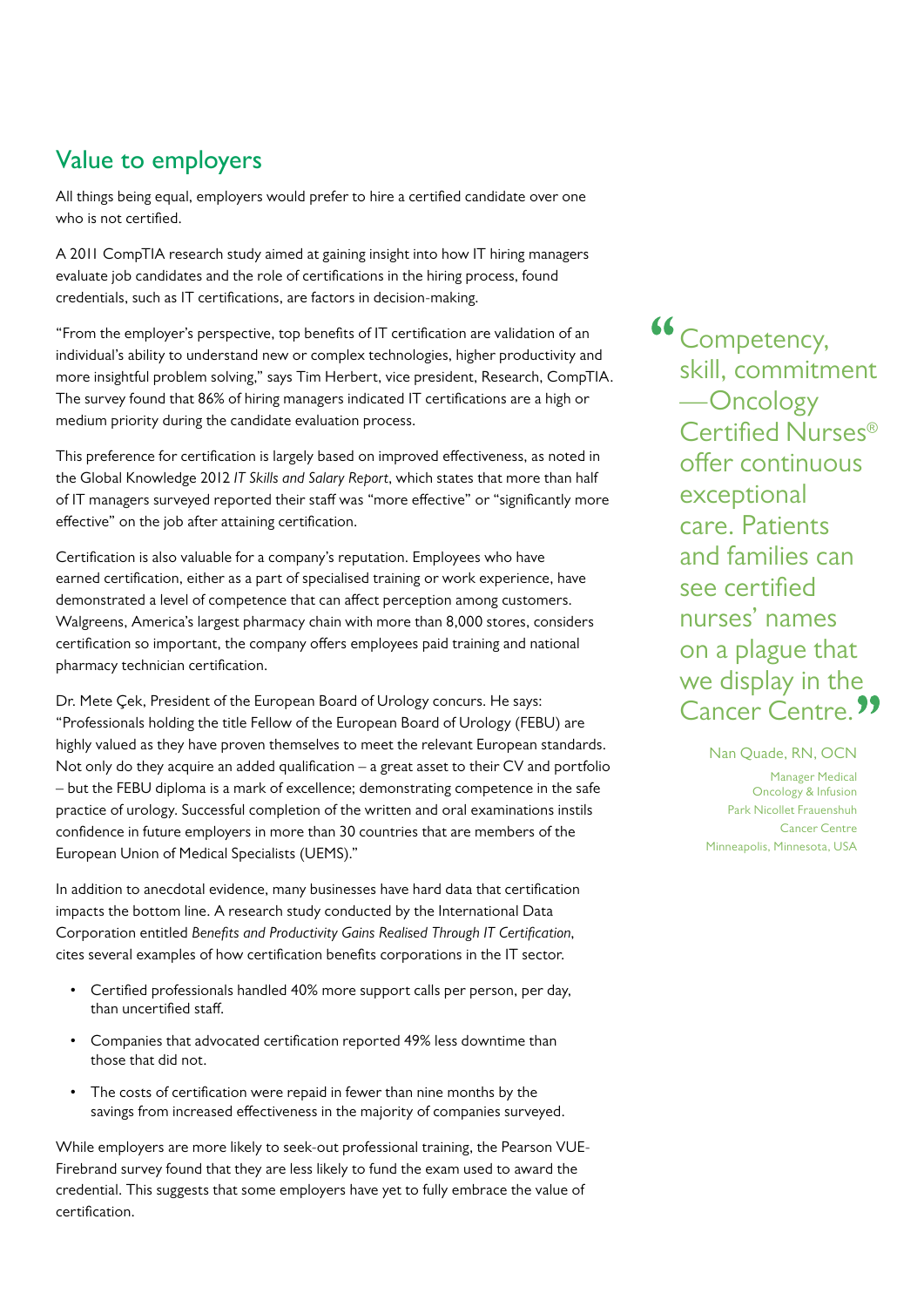## **Value to credentialing programmes**

Both for- and non-profit organisations develop voluntary certification programmes to achieve multiple goals. In addition to advancing or maintaining an organisation's reputation as an industry leader, credential owners aim to establish themselves as the industry's preferred and trusted authority in the eyes of certificants, employers and the public.

Successful certification programmes can form the basis of industry standards that reflect the highest quality and excellence. Although a single entity, like a company or association, does not develop and document standards (that is undertaken by independent standards developers such as the International Organisation for Standardisation (ISO) or the British Standards Institution (BSI)), the ultimate recognition of any credential is for the competencies that are measured to become standardised as "best practice."

An example of a best practice certification is the PRINCE2 certification for project and programme management professionals which has been developed through a panel of 150 public and private sector organisations. It was recently described in a 2011 report as a standard for project and programme professionals.

In practice, Marc Laroche, Director, Project Delivery Office, has ascertained through PRINCE2 that "our people perform better in their project roles and make our projects more successful".

Credential owners are also finding success marketing their certifications to a broader base of professionals. For example, Eric Linin, senior talent and learning manager at Lloyd's, says: "The Lloyd's and London Market Introductory Test (LLMIT) is an extremely useful qualification for anyone working in the complex world of specialist insurance. It helps both insurance professionals and representatives of professional services firms such as lawyers and accountants, to gain the right level of understanding of the London insurance market which enables them to interact with confidence and authority with other industry professionals. Its success therefore is measured in how it helps professionals establish their own credentials for doing business."

Certificants, employers and the public can build and maintain tremendous brand loyalty to the association or organisation that owns a respected credential.<sup>77</sup>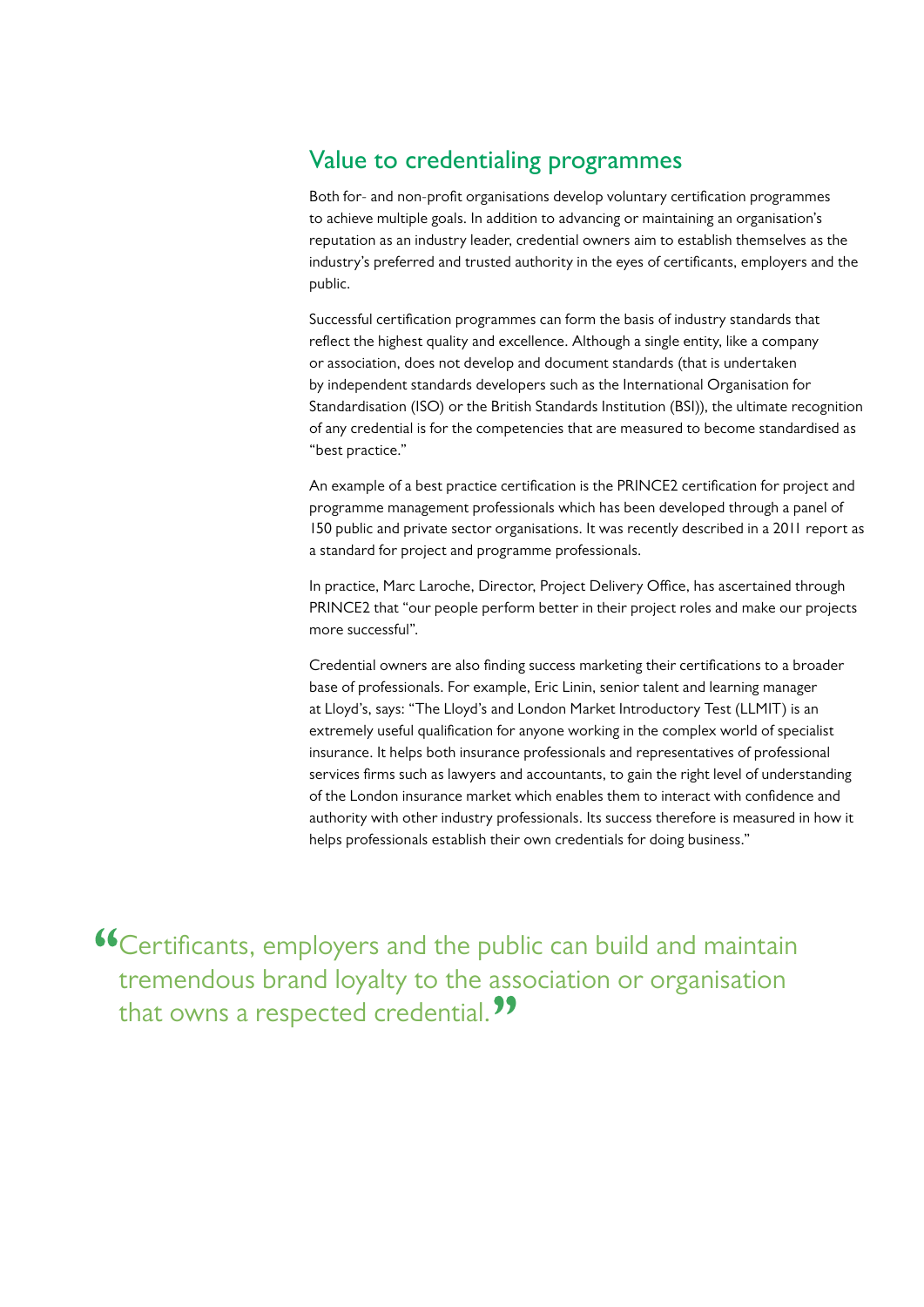#### Revenue

From a financial perspective, credentials provide a revenue stream that can significantly add to a certification owner's bottom line. For programmes that offer a suite of credentials with a proven return on investment, the achievement of one certification will most likely lead an individual to pursue others from the same provider. In addition to repeat business, the best certifications garner excellent exposure; either by word of mouth or in more formal mediums such as trade publications.

In addition to proceeds generated from the certification process (i.e. application and examination fees), organisations can benefit financially by offering in-house training courses or by licensing course work to third-party training providers. Programmes may also create and market study guides, instructor manuals, practice tests and other preparation materials which generate additional revenue.

Re-certification is another financial opportunity for programme sponsors. The need to track ongoing competence requires most programmes to develop criteria that will generate additional revenue. In addition to the recertification itself, programmes may market refresher courses, continuing education and other training materials.

In different ways, IT certifications have a more direct impact on revenue. HP for example, places a high value on educating and certifying its internal sales force on the products it sells. For example, printer sales representatives are required to earn one or more printer certifications; the HP laptop sales team is certified in the hardware and software capabilities of those devices. This gives HP greater confidence that its sales teams are equipped with the latest knowledge about that product. Equally important, certifications play a role in the direct sale of software to users, as being certified in a particular product (i.e., design or networking software) typically translates to the subsequent purchase of updated product releases.

#### Non-revenue benefits to certification owners

Although revenue neutral, a programme's database can be extremely valuable. Data regarding training and education, work experience and level of expertise can be used by a programme owner to set strategic direction, create new offerings and reach out to certificants to market different or more advanced credentials.

One of the most important, but often un-measured, benefits of a certification is the relationship built between certificant and programme sponsor. A respected certification draws professionals with whom the credential-owner is proud to be affiliated.

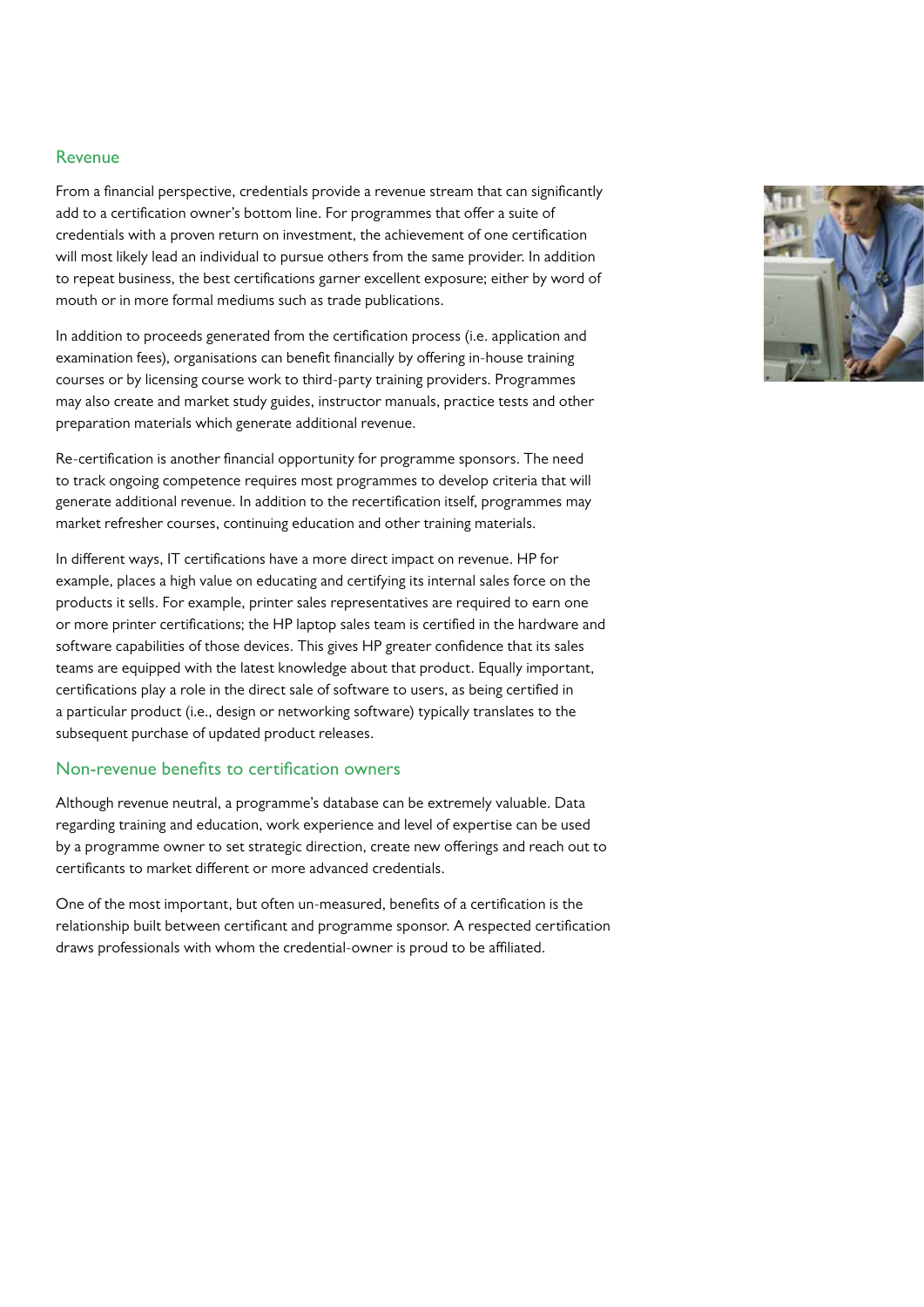

# **Value to the public**

Certification can help guide consumers to locate the most qualified service providers available. In life or system critical professions i.e. health care, finance, education, certifications provide assurance of quality, safety and ethical conduct. In medicine, for example, patients may have greater confidence in physicians who are "board certified" knowing they have completed advanced training and passed the series of exams deemed satisfactory by a medical specialty board.

Whether a Certified Public Accountant, a teacher with an advanced certification or a hospital administrator certified in data privacy … the fact is, certification translates to confidence and trust, and is valued by consumers worldwide.

In a national survey conducted on behalf of The National Board of Certification and Recertification for Nurse Anesthetists (NBCRNA) and the Citizen Advocacy Centre, 91% of U.S. adults think it is very important/important that a health care professional who is going to treat them has passed an examination on their profession's specific knowledge.

Another testament to the public's value of certification: According to the 2012 *Evaluation of preparation for the IAM Advanced Driving Test* report, 90% of drivers who had taken an Advanced Driving Test said that there had been a lasting effect on "greater awareness of other road users."

### Code of conduct

According to the Institute on Credentialing Excellence (ICE), *"A code of ethics, sometimes referred to as a code of professional conduct, is a critical feature of a certification programme both for the promotion of the safety of the public and the integrity of the programme's credential."* The code of ethics articulates how certified professionals shall conduct themselves in exemplifying the highest ethical standards and professionalism. Additionally, the policy documents a legally defensible process for due process and disciplinary action in case of complaints or proof of violation.

Merrill Lynch, the world's second largest broker, in 2012 began requiring trainee brokers to complete the six-course Certified Financial Planner (CFP) study curriculum and pays incentives to adviser teams that include a CFP holder.<sup>99</sup>

> *Brokerage firms debate value of Certified Financial Planner title* Reuters.com, June 3, 2013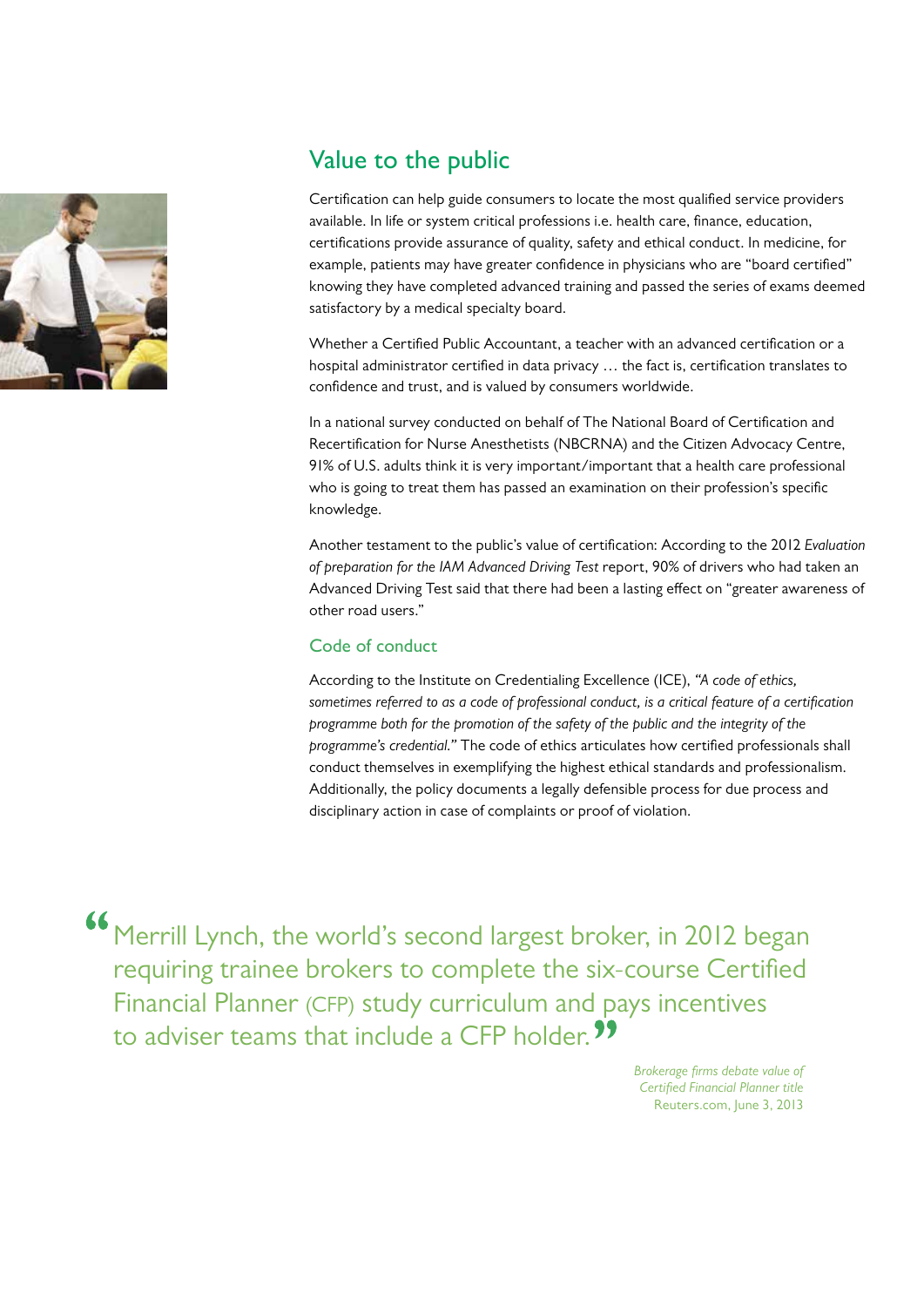# **Characteristics of a valued certification**

The strength of a professional certification is based on a fundamental trust that a person who receives a credential (the certificant) has proven he or she possesses the required experience, knowledge or skills of a particular profession or practice. This credibility is paramount in order for the credential to maintain value for individual stakeholders, the profession and the public.

**ICE describes five characteristics of valued certifications:**

**Built on demonstrated market need.** There must be perceived value in distinguishing those who have proven competency and those who have not.

**Objectivity.** Qualified and independent subject matter experts, third-party endorsement and autonomy in governing the certification programme are essential in developing and maintaining a valid and legally defensible credential.

**Rigour.** A certification that requires little effort or knowledge or one that everyone can earn is typically of lower value than one that demands great effort, experience, knowledge and skill. A rigorous regimen of training and assessment is essential to a successful certification programme, which by its nature is often perceived as a competitive advantage.

**Emphasis on ethics.** Ethical conduct covers a broad range of topics, from protecting the certification exam from cheaters to ensuring the ethical practice of the profession.

**Re-certification.** Because all industries and organisations grow and change, professionals that serve them must do the same.

Accreditation by an independent body is also recommended to affirm that the credentialing body is capable of carrying out certification. The term "accredited" also gives stakeholders, including certificants and the public confidence that the certifier has been independently validated and that the programme operates according to international standards.

Developing a reputable voluntary certification programme requires expertise in several areas. Whether the programme sponsor is a private or public entity, in-depth knowledge of the industry and particular job tasks, training and eligibility requirements, assessments and maintenance are a few aspects that must be included in the programme development plan.

American **National Standards** Institute (ANSI) accreditation is one of a number of efforts under way to make sure the value of Cisco certification remains high and reflects and validates realworld skills that are relevant to the marketplace.<sup>99</sup>

> Jeanne Beliveau-Dunn Vice President and General Manager Cisco Systems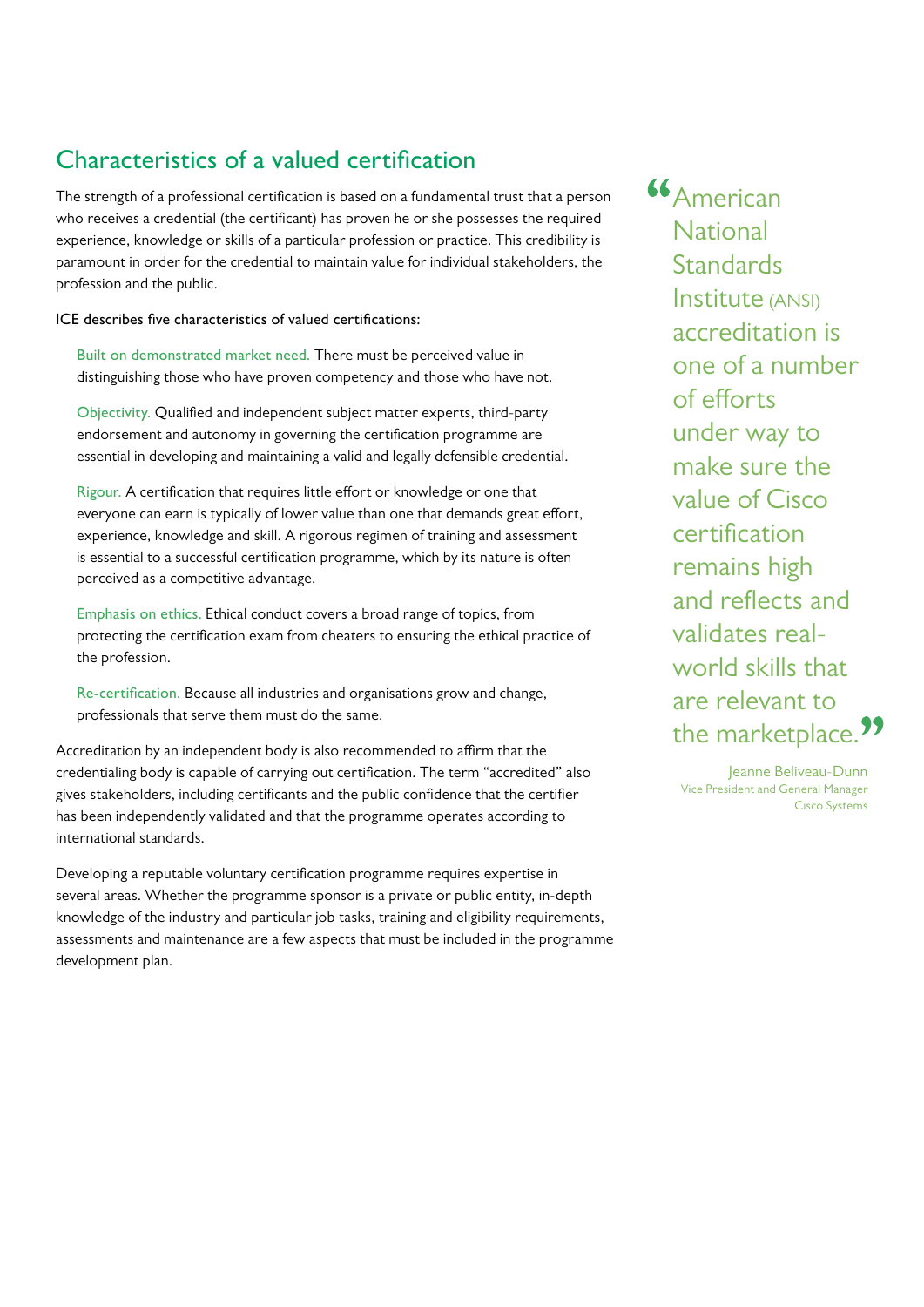## **The assessment**

Proof that an individual possesses the skill or knowledge required to earn a certification is typically determined by a test or examination. Some exams are created to distinguish candidates who demonstrate the required knowledge, skills and abilities from candidates who do not. Others place test-takers along a continuum so that valid comparisons can be made. Regardless of whether the goal of the examination is to make a pass/fail decision or to provide a ranking of test-takers, the examination must be valid, reliable and fair.

#### Validity

The Standards for Educational and Psychological Testing describe validity as "the most fundamental consideration in developing and evaluating tests". Simply put, validity is concerned with answering the following two questions:

1. Does the test measure what it is supposed to measure?

2. Are the interpretations drawn from the test scores appropriate and justifiable?

A valid test reduces the guesswork or misjudgments about an individual's true competence.

#### **Reliability**

Reliability refers to the consistency of the measure and the degree to which a test is free of random error; defined as anything which causes a test-taker to respond based on something other than knowledge of the correct response. Test-takers' performance can be affected by many factors, such as anxiety or how they are feeling on the day of the test. While these factors are outside of their control, test sponsors have a duty to standardise the factors contributing to irrelevant test score variances that are within their control, such as the testing environment and the test itself.

#### Fairness

In addition to being valid and reliable, an exam must be fair. Without fairness, basic comparisons between test-taker scores cannot be judged. Decisions about setting pass/ fail scores, for example, directly influence who will be granted certification and who will not. Fairness includes concepts such as the absence of question or test-taker bias, fair treatment with regard to scoring and equal opportunity to learn the material being tested.

An examination that is used to grant or deny certification must be developed with these requirements in mind as the exam is being developed. It is both inefficient and difficult to go back and address these requirements after an exam has been created.

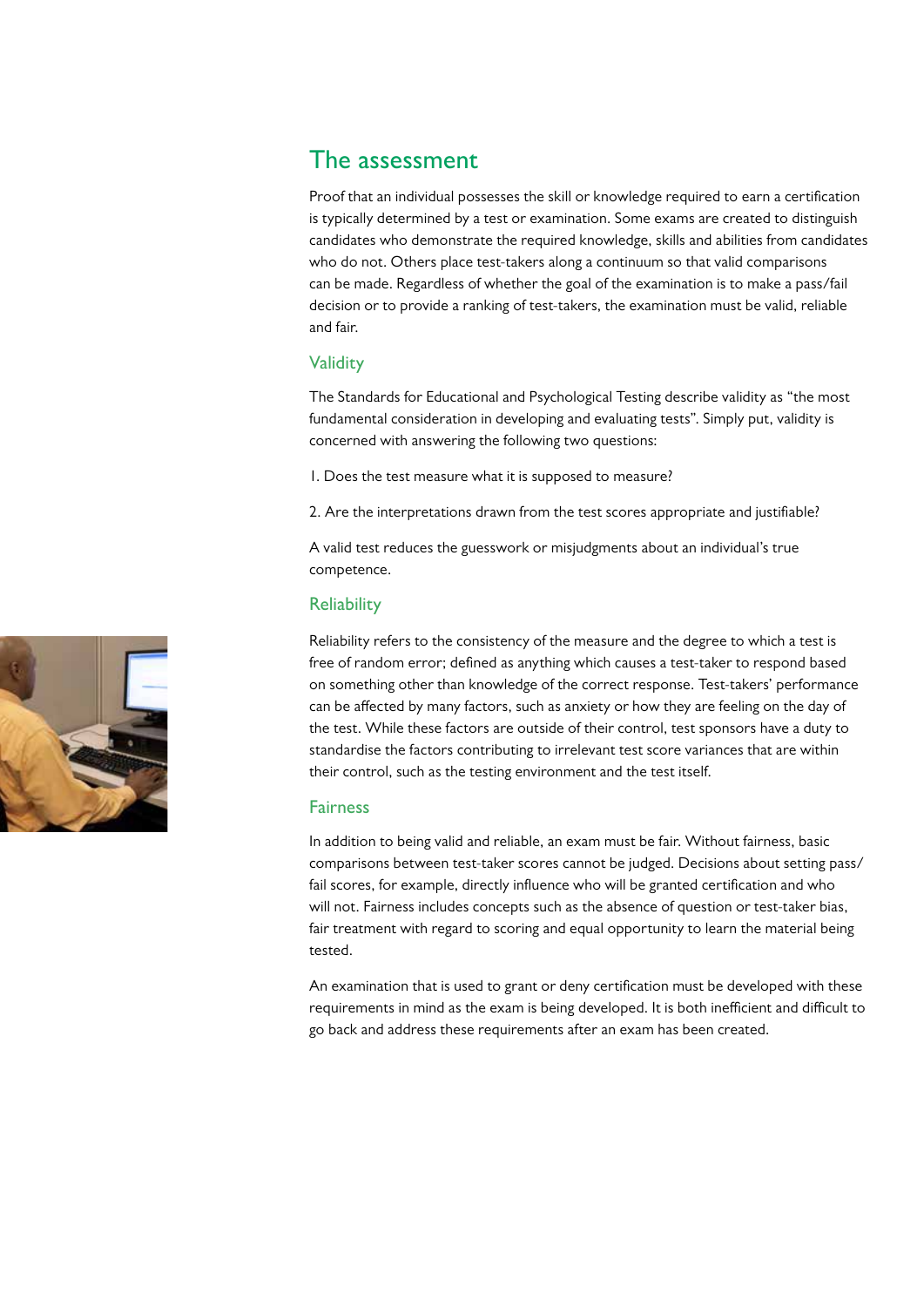#### Format

Certification examinations can be delivered in several formats including paper and pencil, computer, oral or live practical assessment. Advantages of a paper-based test might be portability, especially where Internet access is unavailable, and familiarity with the format. The downside of using paper includes the effort to manually score the test, legibility of handwritten responses and security. Conversely, computer-based delivery is highly secure, reducing the possibility of proxy testing (having a fraudulent test-taker take the exam), cheating or memorising answers. Computer-based testing (CBT) also offers immediate scoring and in many areas, greater convenience and accessibility. It also offers more sophisticated ways to test such as combining video, images and audio. As technology advances, new modes of computer-based delivery, including Internet-based and observational testing using tablet devices, are further pushing the boundaries of assessment of knowledge and competence.

## **About Pearson VUE**

Pearson VUE is a business of Pearson, the world's leading learning company. Helping to improve people's lives through professional certification and academic testing is Pearson VUE's mission. Clients worldwide count on us to help them validate valuable knowledge and skills required for technology, regulatory and professional careers and to confirm academic learning. In addition to credential management and test development expertise, Pearson VUE delivers millions of exams reliably and securely through its global network of more than 5,100 test centres and via secure Internet-based testing technology.

#### mindhub™

mindhub brings together a variety of learning resources for individuals who are pursuing professional credentials, continuing education or are considering a career change. It works with leading publishers, practice exam providers and other content experts to provide the highest quality materials to certification candidates. mindhub complements Pearson VUE's core business of providing computer-based testing by giving its clients a means to strengthen their relationship with stakeholders. Unlike traditional online bookstores, mindhub takes advantage of the natural synergies between training and testing through Pearson VUE with targeted offers and cross-promotions. Visit mindhub.com to find practice exams, courseware and other exam preparation and continuing education materials.

To learn how Pearson VUE can support and grow your certification programme, contact a Pearson VUE representative.

**<sup>66</sup>** Certification is proof of learning. As part of the world's largest learning company, validating competence through professional certification is a core Pearson VUE value.<sup>99</sup>

Bob Whelan President & Chief Executive Officer Pearson VUE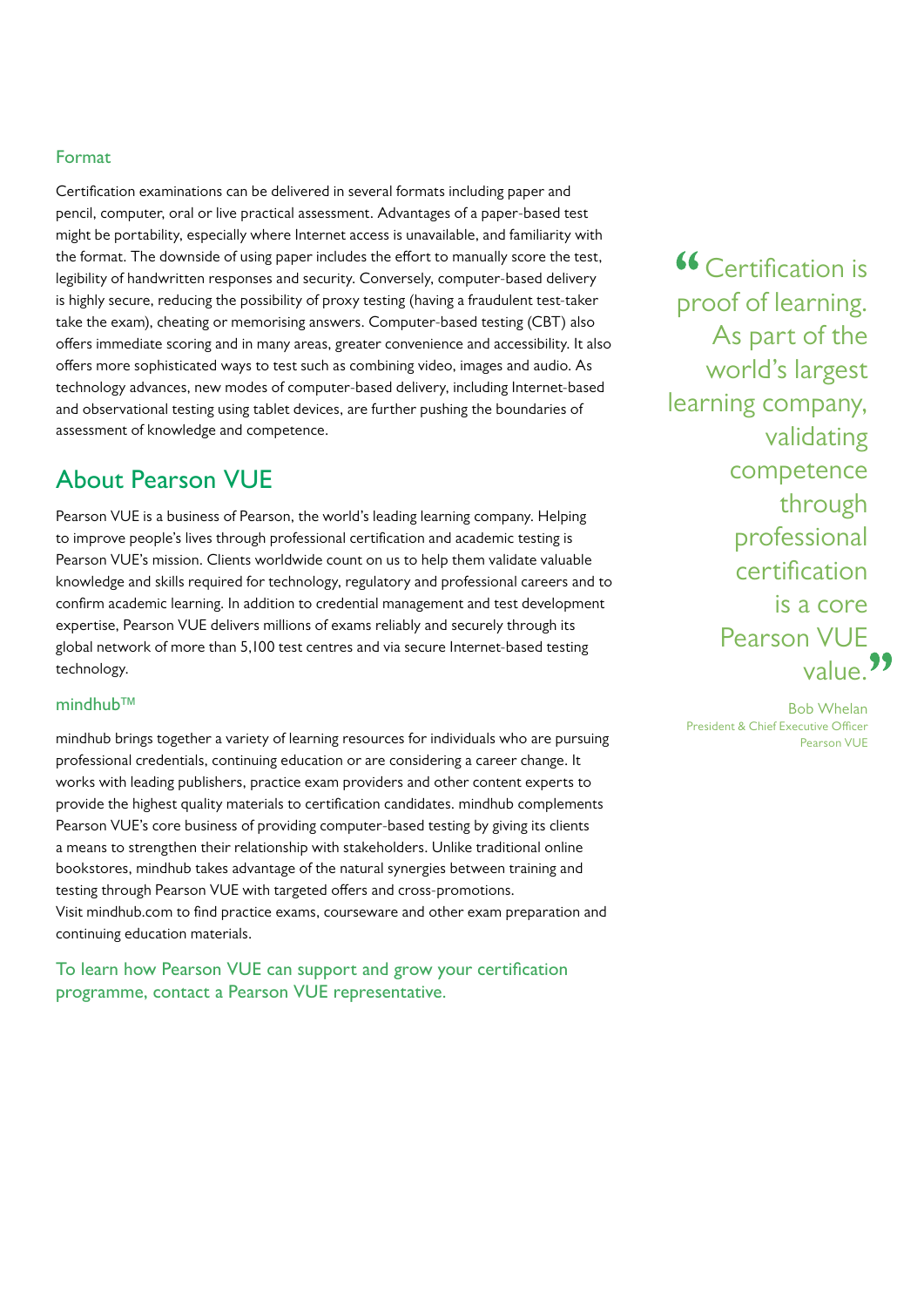## **References**

#### **Oracle University**

http://education.oracle.com/pls/web\_prod-plq-dad/db\_pages.getpage?page\_id=305#

#### **HR Certification Institute**

http://staging.hrci.org/uploadedFiles/Content/Home/Calendar\_Events/Value%20 of%20Certification%20Presentation\_HRCI.pdf

#### **American Board of Specialty Nursing**

http://www.nursingcertification.org/pdf/executive\_summary.pdf

#### **Global Knowledge & Tech Republic**

2012 IT Skills and Salary Report

#### **CompTIA**

comptia.org/news/11-02-07/IT\_Certifications\_Grow\_in\_Importance\_in\_Hiring\_ Process\_but\_Employers\_Challenged\_by\_Evaluation\_Validation\_Issues\_CompTIA\_ Study\_Finds.aspx

#### **International Data Corporation**

Benefits and Productivity Gains Realized Through IT Certification

#### **Prince2**

http://www.prince-officialsite.com

#### **National Board of Certification and Recertification for Nurse Anesthetists**

nbcrna.com/about-us/announcements/Pages/Press-Release-Public-Survey-on-Healthcare-Providers.aspx

#### **Institute on Credentialing Excellence**

A Look at the Value of Professional Certification

#### **Institute of Advanced Motorists**

iam.org.uk/images/stories/policy-research/evaluation-of-preparation-for-theadvanced-driving-test-summary-report-issue-1.pdf

#### **Microsoft**

Microsoft Office Specialist: Improving the Workplace